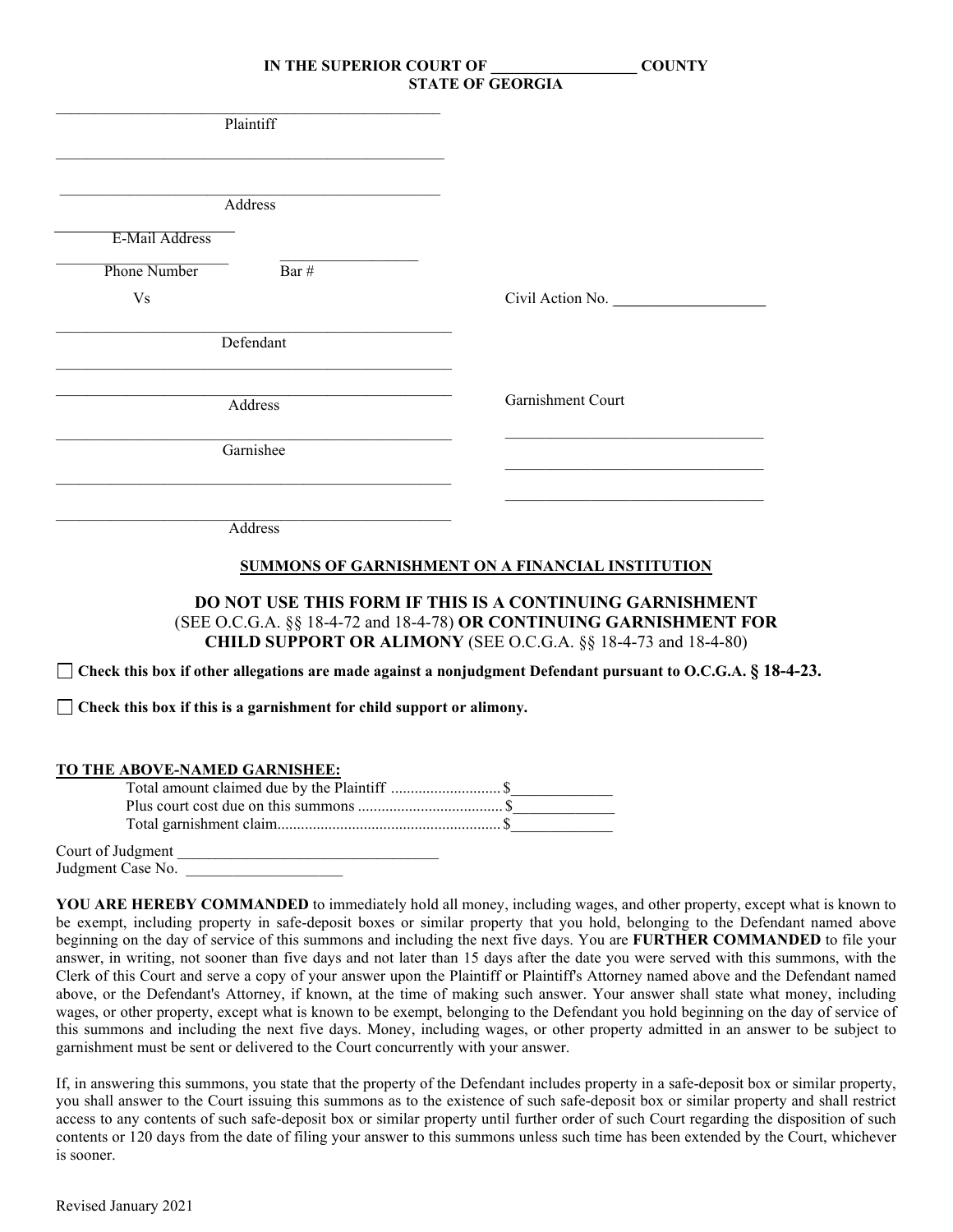Should you fail to file a Garnishee Answer as required by this summons, a judgment by default will be rendered against you for the amount remaining due on the judgment as shown in the Plaintiff's Affidavit of Garnishment.

\_\_\_\_\_\_\_\_\_\_\_\_\_\_\_\_\_\_\_\_\_\_\_\_\_\_\_\_\_\_\_\_, Clerk of Court

By: Deputy Clerk

Superior Court of \_\_\_\_\_\_\_\_\_\_\_\_\_\_\_\_\_\_\_ County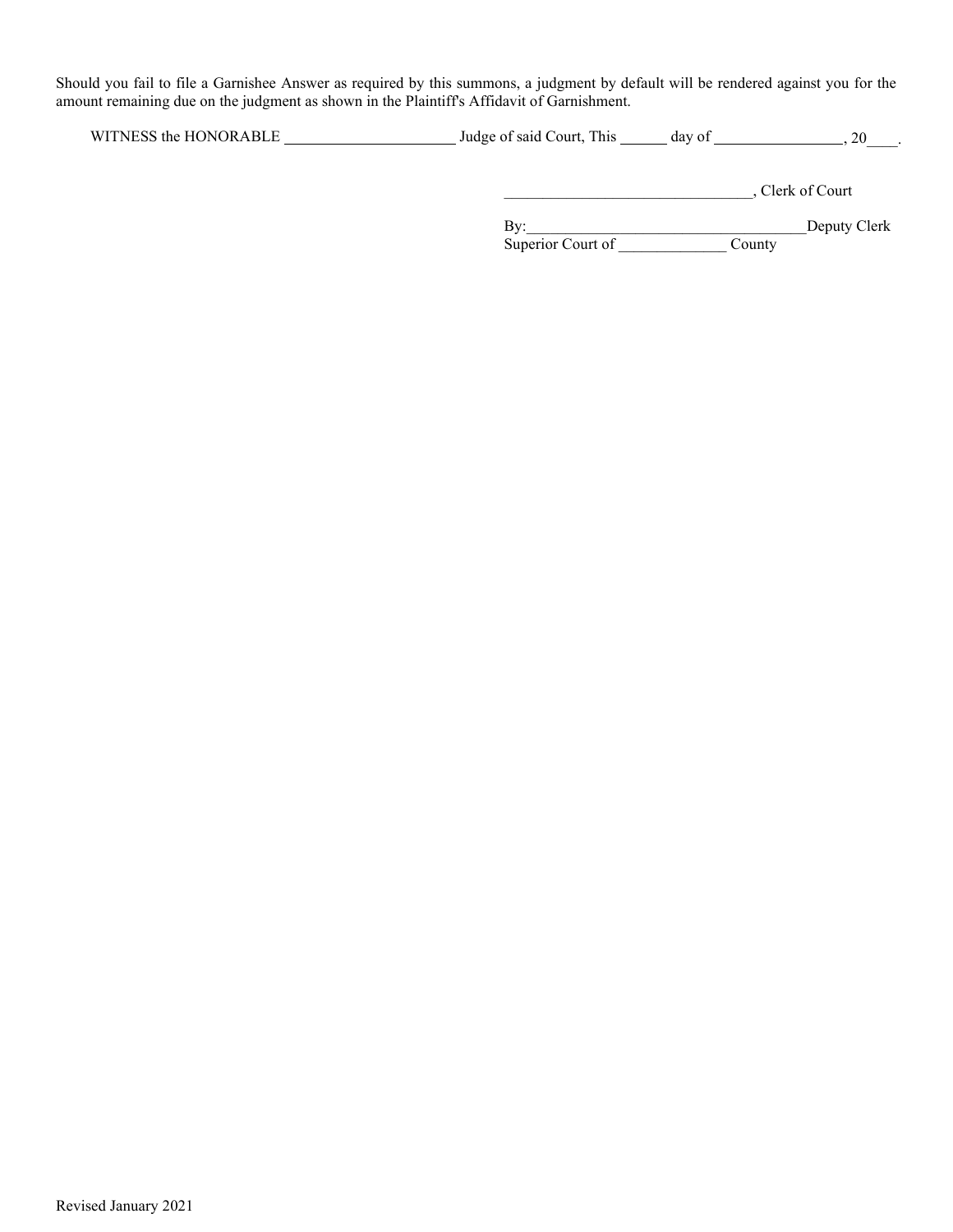\_\_\_\_\_\_\_\_\_\_\_\_\_\_\_\_\_\_\_\_\_\_\_\_\_\_\_\_\_\_\_\_\_\_\_\_\_\_\_\_\_\_\_\_\_\_\_\_\_ Plaintiff

VS Civil Action No.

 $\mathcal{L}_\text{max}$  and  $\mathcal{L}_\text{max}$  and  $\mathcal{L}_\text{max}$  and  $\mathcal{L}_\text{max}$  and  $\mathcal{L}_\text{max}$ Defendant

\_\_\_\_\_\_\_\_\_\_\_\_\_\_\_\_\_\_\_\_\_\_\_\_\_\_\_\_\_\_\_\_\_\_\_\_\_\_\_\_\_\_\_\_\_\_\_\_\_ Garnishee

# **ATTACHMENT FOR SUMMONS OF GARNISHMENT ON A FINANCIAL INSTITUTION**

Other known names of the Defendant:

Current and past addresses of the Defendant:

Social security number or federal tax identification number of the Defendant:

Account or identification numbers of accounts of the Defendant used by the Garnishee:

Other allegations pursuant to § O.C.G.A. 18-4-23:

# **THIS PLEADING SHALL NOT BE FILED WITH THE COURT**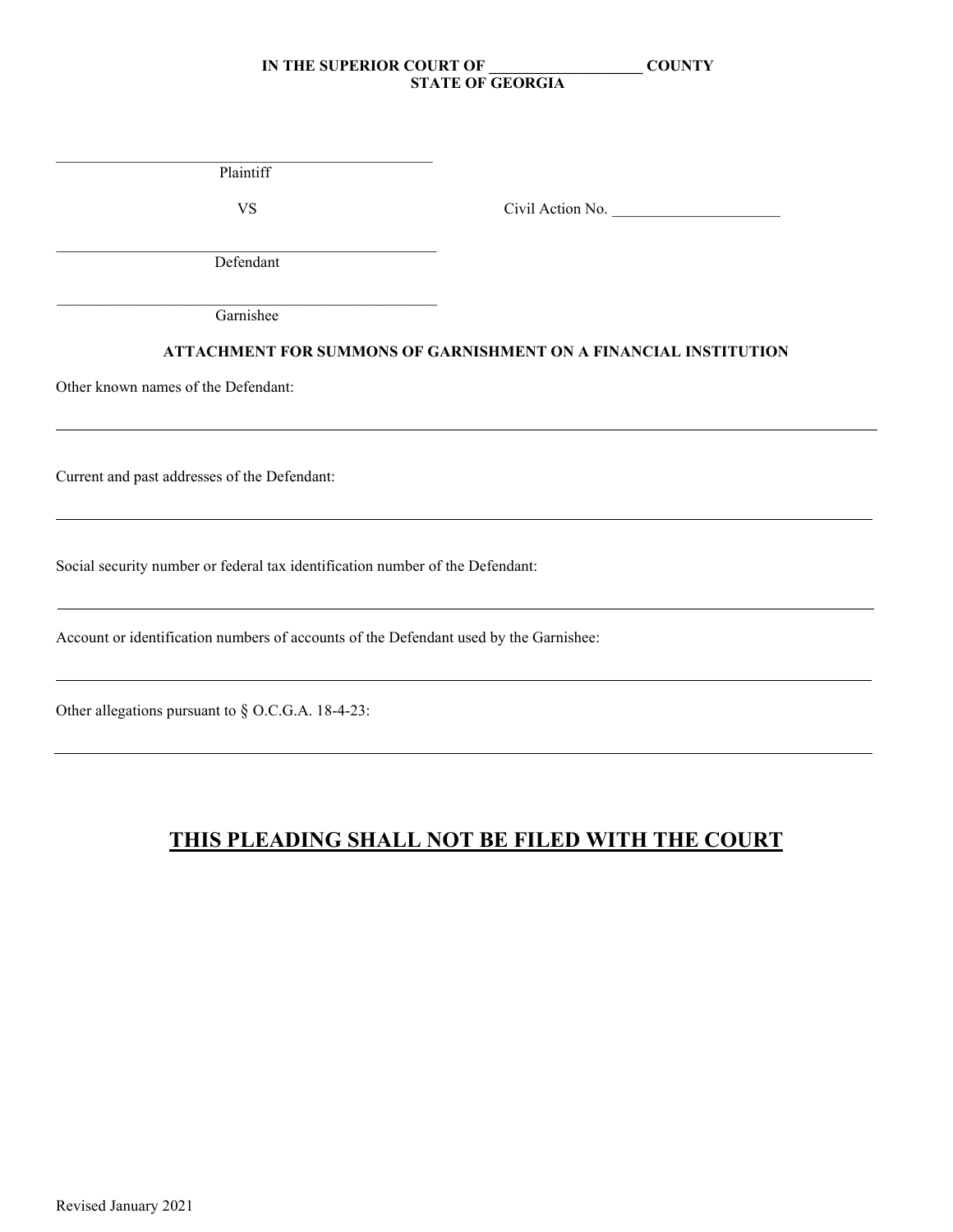| Plaintiff      |                                                                                                                                                                                                                               |                                                                                                                      |                                                                                                     |       |
|----------------|-------------------------------------------------------------------------------------------------------------------------------------------------------------------------------------------------------------------------------|----------------------------------------------------------------------------------------------------------------------|-----------------------------------------------------------------------------------------------------|-------|
|                | Address                                                                                                                                                                                                                       |                                                                                                                      |                                                                                                     |       |
| E-Mail Address |                                                                                                                                                                                                                               |                                                                                                                      |                                                                                                     |       |
| Phone Number   | Bar #                                                                                                                                                                                                                         |                                                                                                                      |                                                                                                     |       |
| <b>Vs</b>      |                                                                                                                                                                                                                               |                                                                                                                      | Civil Action No.                                                                                    |       |
| Defendant      | <u> 1999 - Johann John Harry Harry Harry Harry Harry Harry Harry Harry Harry Harry Harry Harry Harry Harry Harry</u>                                                                                                          |                                                                                                                      |                                                                                                     |       |
|                | Address                                                                                                                                                                                                                       |                                                                                                                      |                                                                                                     |       |
| Garnishee      | the control of the control of the control of the control of the control of the control of the control of the control of the control of the control of the control of the control of the control of the control of the control |                                                                                                                      |                                                                                                     |       |
|                | Address                                                                                                                                                                                                                       | <b>AFFIDAVIT OF GARNISHMENT</b>                                                                                      |                                                                                                     |       |
|                | Check if the Garnishee is a financial institution.                                                                                                                                                                            | Check if garnishment is for the collection of child support or alimony. See OCGA. § 18-4-50. et seq.                 |                                                                                                     |       |
|                |                                                                                                                                                                                                                               | Personally appeared (Print Name) who on oath says:                                                                   |                                                                                                     |       |
| 1.             |                                                                                                                                                                                                                               | I am the □Plaintiff □Attorney for Plaintiff □Agent for Plaintiff.                                                    |                                                                                                     |       |
|                |                                                                                                                                                                                                                               |                                                                                                                      | The Plaintiff obtained a judgment against the Defendant in Case Number ________, in the ___________ | Court |
| 2.             |                                                                                                                                                                                                                               |                                                                                                                      |                                                                                                     |       |
|                |                                                                                                                                                                                                                               |                                                                                                                      |                                                                                                     |       |
| for currently. |                                                                                                                                                                                                                               |                                                                                                                      |                                                                                                     |       |
| 3.             |                                                                                                                                                                                                                               |                                                                                                                      |                                                                                                     |       |
|                |                                                                                                                                                                                                                               | and \$____________ Other (e.g., prejudgment interest, attorney's fees, costs[exclusive of the cost of this action]). |                                                                                                     |       |
| 4.             |                                                                                                                                                                                                                               | Upon the Affiant's personal knowledge or belief, the sum stated herein is unpaid.                                    |                                                                                                     |       |
|                |                                                                                                                                                                                                                               |                                                                                                                      |                                                                                                     |       |

Sworn to and Subscribed Before Me,

This  $\qquad \qquad$ 

\_\_\_\_\_\_\_\_\_\_\_\_\_\_\_\_\_\_\_\_\_\_\_\_\_\_\_\_\_\_\_ Notary Public or Deputy Clerk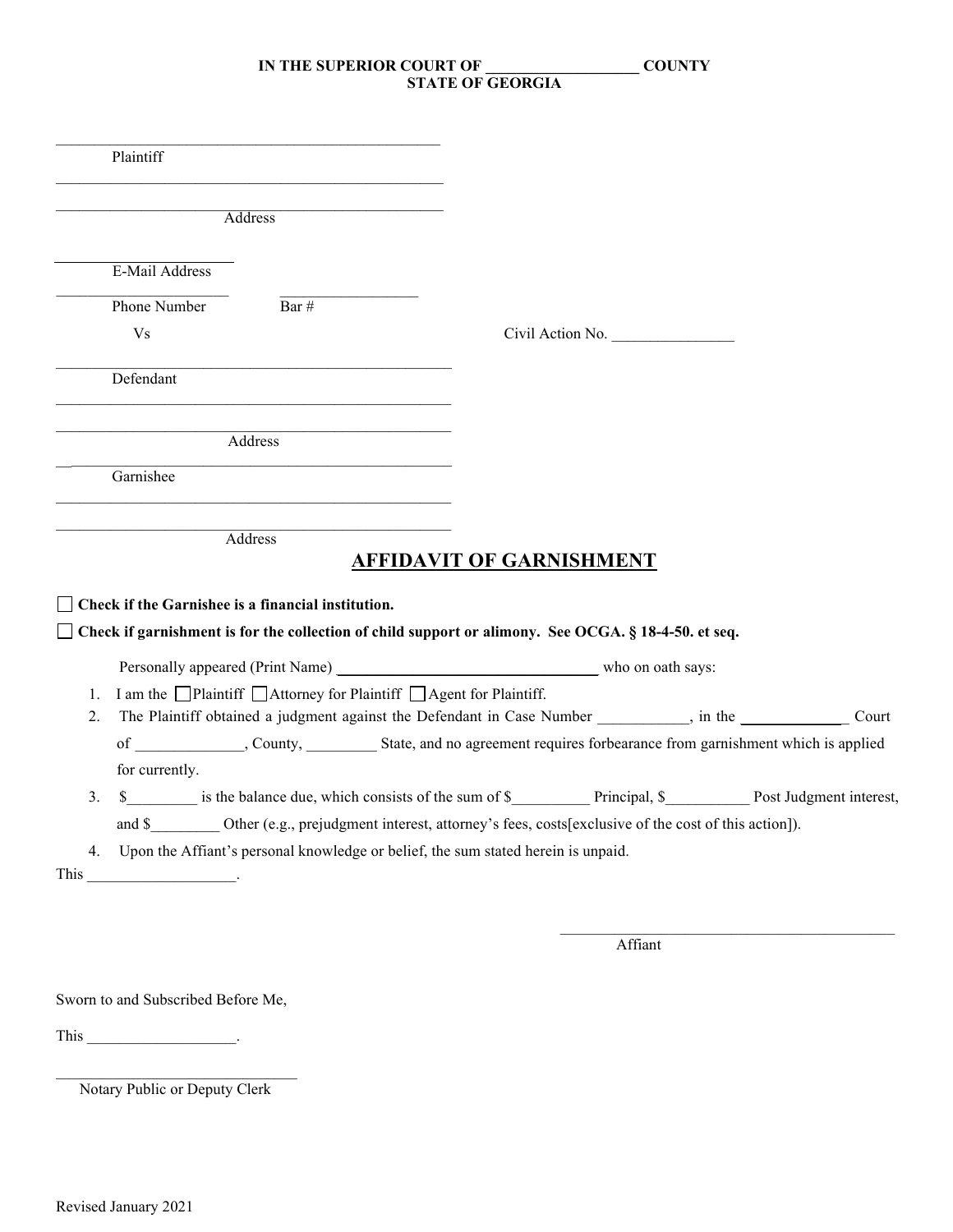$\overline{a}$  , and the set of the set of the set of the set of the set of the set of the set of the set of the set of the set of the set of the set of the set of the set of the set of the set of the set of the set of the set Plaintiff

VS Civil Action No.

\_\_\_\_\_\_\_\_\_\_\_\_\_\_\_\_\_\_\_\_\_\_\_\_\_\_\_\_\_\_\_\_\_\_\_\_\_\_\_\_\_\_\_ Defendant

\_\_\_\_\_\_\_\_\_\_\_\_\_\_\_\_\_\_\_\_\_\_\_\_\_\_\_\_\_\_\_\_\_\_\_\_\_\_\_\_\_\_\_ Garnishee

### **CERTIFICATE OF SERVICE OF NOTICE TO DEFENDANT OF RIGHT AGAINST GARNISHMENT OF MONEY, INCLUDING WAGES, AND OTHER PROPERTY**

This is to certify that I have this day served the Defendant in the foregoing matter with a copy of the garnishment summons and affidavit, together with Notice to Defendant of Right Against Garnishment of Money, Including Wages and Other Property, and a copy of the Defendant's Claim Form as required in Georgia Code Annotated, Section 18-4-8(a), by:

 $\Box$  depositing in the United States Mail pursuant to OCGA 18-4-8(b)(1)(A) or (C)

or

 $\Box$  personal service pursuant to OCGA 18-4-8(b)(1)(B).

This  $\_\_\_\_\$  day of  $\_\_\_\_\_\$  , 20  $\_\$ .

\_\_\_\_\_\_\_\_\_\_\_\_\_\_\_\_\_\_\_\_\_\_\_\_\_\_\_\_\_\_\_\_\_\_\_\_\_\_\_\_\_\_\_\_\_ (Agent for) Plaintiff

Sworn to and Subscribed Before Me,

This  $\_\_\_$  day of  $\_\_\_\_\_\_$ , 20  $\_\_\_\_\_\.\_$ 

 $\mathcal{L}_\text{max}$  , which is a set of the set of the set of the set of the set of the set of the set of the set of the set of the set of the set of the set of the set of the set of the set of the set of the set of the set of Notary Public or Deputy Clerk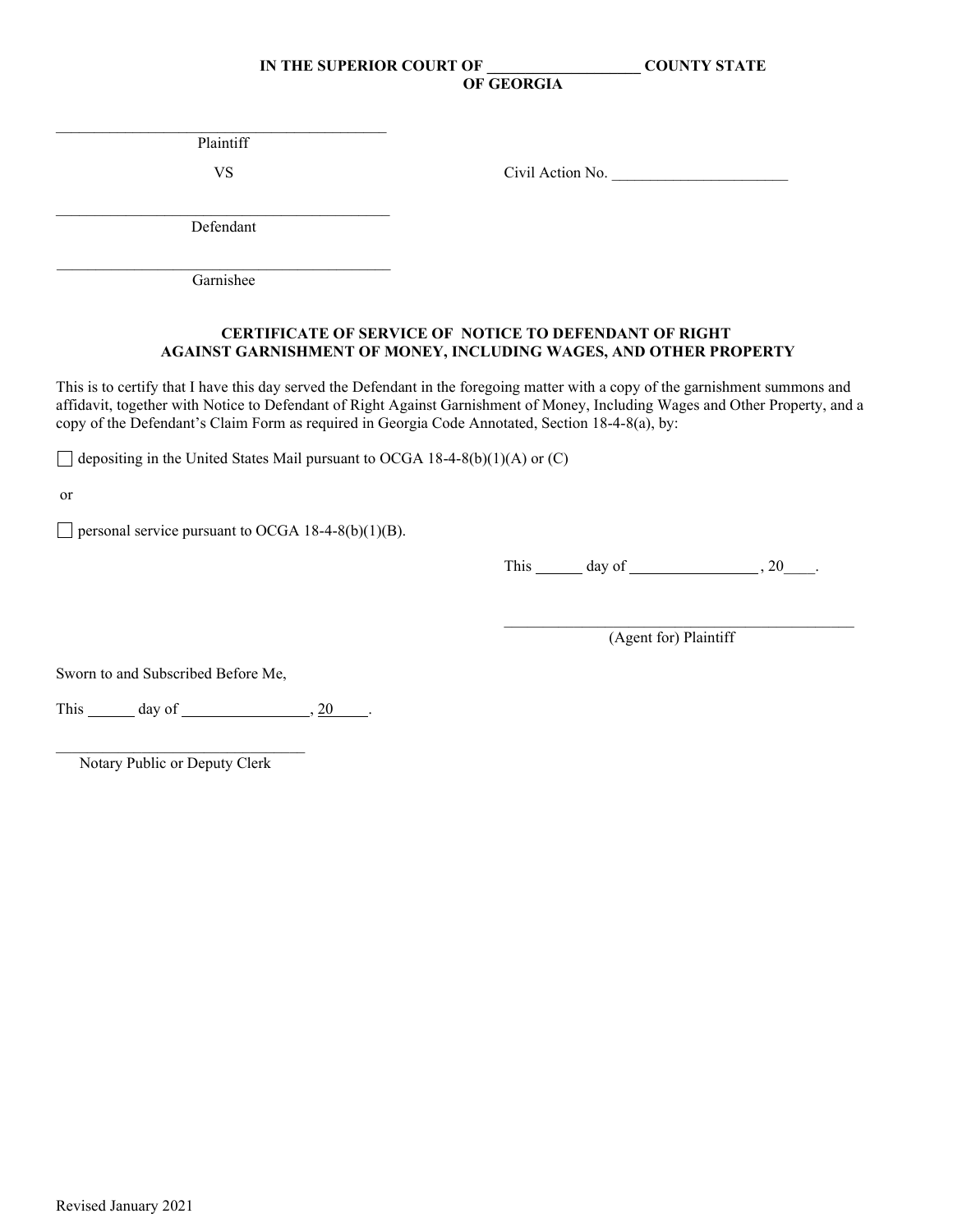| Plaintiff      |           |                                       |
|----------------|-----------|---------------------------------------|
|                | Address   |                                       |
| E-Mail Address |           |                                       |
| Phone Number   | Bar $\#$  |                                       |
|                | <b>Vs</b> | Civil Action No.                      |
|                | Defendant | <b>Garnishment Court Information:</b> |
|                | Address   |                                       |
|                | Garnishee |                                       |
|                | Address   |                                       |

#### **NOTICE TO DEFENDANT OF RIGHT AGAINST GARNISHMENT OF MONEY, INCLUDING WAGES, AND OTHER PROPERTY**

You received this notice because money, including wages, and other property belonging to you have been garnished to pay a court judgment against you. HOWEVER, YOU MAY BE ABLE TO KEEP YOUR MONEY, INCLUDING WAGES, OR OTHER PROPERTY. **READ THIS NOTICE CAREFULLY.**

State and federal law protects some money, including wages, from garnishment even if it is in a bank. Some common exemptions are benefits from social security, supplemental security income, unemployment, workers' compensation, the Veterans' Administration, state pension, retirement funds, and disability income. This list of exemptions does not include all possible exemptions. A more detailed list of exemptions is available at the Clerk of Court's office located at the above address, and on the website for the Attorney General [\(www.law.ga.gov\)](http://www.law.ga.gov/).

Garnishment of your earnings from your employment is limited to the lesser of 25 percent of your disposable earnings for a week or the amount by which your disposable earnings for a week exceed \$217.00. More than 25 percent of your disposable earnings may be taken from your earnings for the payment of child support or alimony or if a Chapter 13 bankruptcy allows a higher amount.

#### **TO PROTECT YOUR MONEY, INCLUDING WAGES, AND OTHER PROPERTY FROM BEING GARNISHED, YOU MUST:**

1. Complete the Defendant's Claim Form as set forth below; and

2. File this completed claim form with the Clerk of Court's office located at the above address.

FILE YOUR COMPLETED CLAIM FORM AS SOON AS POSSIBLE. You may lose your right to claim an exemption if you do not file your claim form within 20 days after the Garnishee's Answer is filed or if you do not mail or deliver a copy of your completed claim form to the Plaintiff and the Garnishee at the addresses listed on this notice.

The Court will schedule a hearing within ten days from when it receives your claim form. The Court will mail you the time and date of the hearing at the address that you provide on your claim form. You may go to the hearing with or without an attorney. You will need to give the Court documents or other proof that your money is exempt.

The Clerk of Court cannot give you legal advice. IF YOU NEED LEGAL ASSISTANCE, YOU SHOULD SEE AN ATTORNEY. If you cannot afford a private attorney, legal services may be available.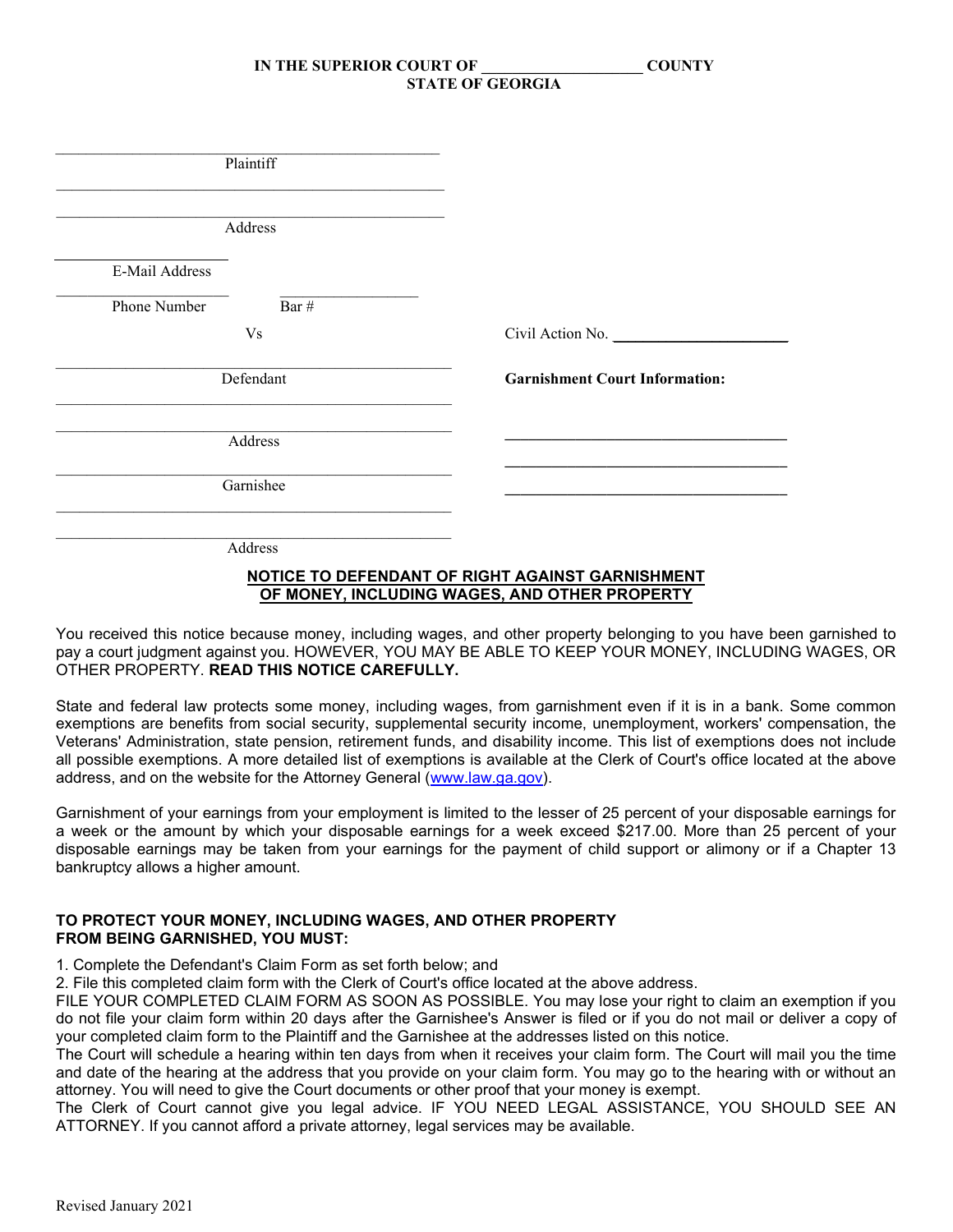# **DEFENDANT'S CLAIM FORM**

| Case No.                                                                                                                                                                                                                                                                                                                                                                                                                                                                                                                                                                                                                                                                                                                                        |
|-------------------------------------------------------------------------------------------------------------------------------------------------------------------------------------------------------------------------------------------------------------------------------------------------------------------------------------------------------------------------------------------------------------------------------------------------------------------------------------------------------------------------------------------------------------------------------------------------------------------------------------------------------------------------------------------------------------------------------------------------|
| I CLAIM EXEMPTION from garnishment. Some of my money or property held by<br>the garnishee is exempt because it is: (check all that apply)<br>$\Box$ 1. Social security benefits.<br>$\Box$ 2. Supplemental security income benefits.<br>$\Box$ 3. Unemployment benefits.<br>$\Box$ 4. Workers' compensation.<br>$\Box$ 5. Veterans' benefits.<br>$\Box$ 6. State pension benefits.<br>$\Box$ 7. Disability income benefits.<br>$\Box$ 8. Money that belongs to a joint account holder.<br>$\Box$ 9. Child support or alimony.<br>$\Box$ 10. Exempt wages, retirement, or pension benefits.<br>$\Box$ 11. Exemptions for taxes due on income or earnings not subject to employer withholding.<br>$\Box$ 12. Other exemptions as provided by law. |
|                                                                                                                                                                                                                                                                                                                                                                                                                                                                                                                                                                                                                                                                                                                                                 |
| I further state: (check all that apply)<br>$\Box$ 1. The Plaintiff does not have a judgment against me.<br>□ 2. The amount shown due on the Plaintiff's Affidavit of Garnishment is incorrect.<br>□ 3. The Plaintiff's Affidavit of Garnishment is untrue or legally insufficient.                                                                                                                                                                                                                                                                                                                                                                                                                                                              |

Send the notice of the hearing on my claim to me at:

Additional Contract of the Contract of the Contract of the Contract of the Contract of

Phone Number: . Email Address: <u>2000 November 2000 November 2000 November 2000 November 2000 November 2000 November 2000 November 2000 November 2000 November 2000 November 2000 November 2000 November 2000 November 2000 November 2000 Novem</u>

The statements made in this claim form are true to the best of my knowledge and belief.

.

Defendant's signature

\_\_\_\_\_\_\_\_\_\_\_\_\_\_\_\_\_\_\_\_\_\_\_\_\_\_\_\_\_\_\_\_ \_\_\_\_\_\_\_\_\_\_\_\_\_\_\_\_\_\_\_\_\_\_\_\_\_\_\_\_\_\_\_,20\_\_\_\_

Print name of Defendant

#### **CERTIFICATE OF SERVICE**

This is to certify that I have this day served the Plaintiff or Plaintiff's Attorney and the Garnishee in the foregoing matter with a copy of this pleading by depositing it in the United States Mail in a properly addressed envelope with adequate postage thereon.

This \_\_\_\_\_\_\_ day of \_\_\_\_\_\_\_\_\_\_\_\_\_\_\_, 20\_\_\_.

Defendant or Defendant's Attorney

\_\_\_\_\_\_\_\_\_\_\_\_\_\_\_\_\_\_\_\_\_\_\_\_\_\_\_\_\_\_\_\_\_\_\_\_\_\_\_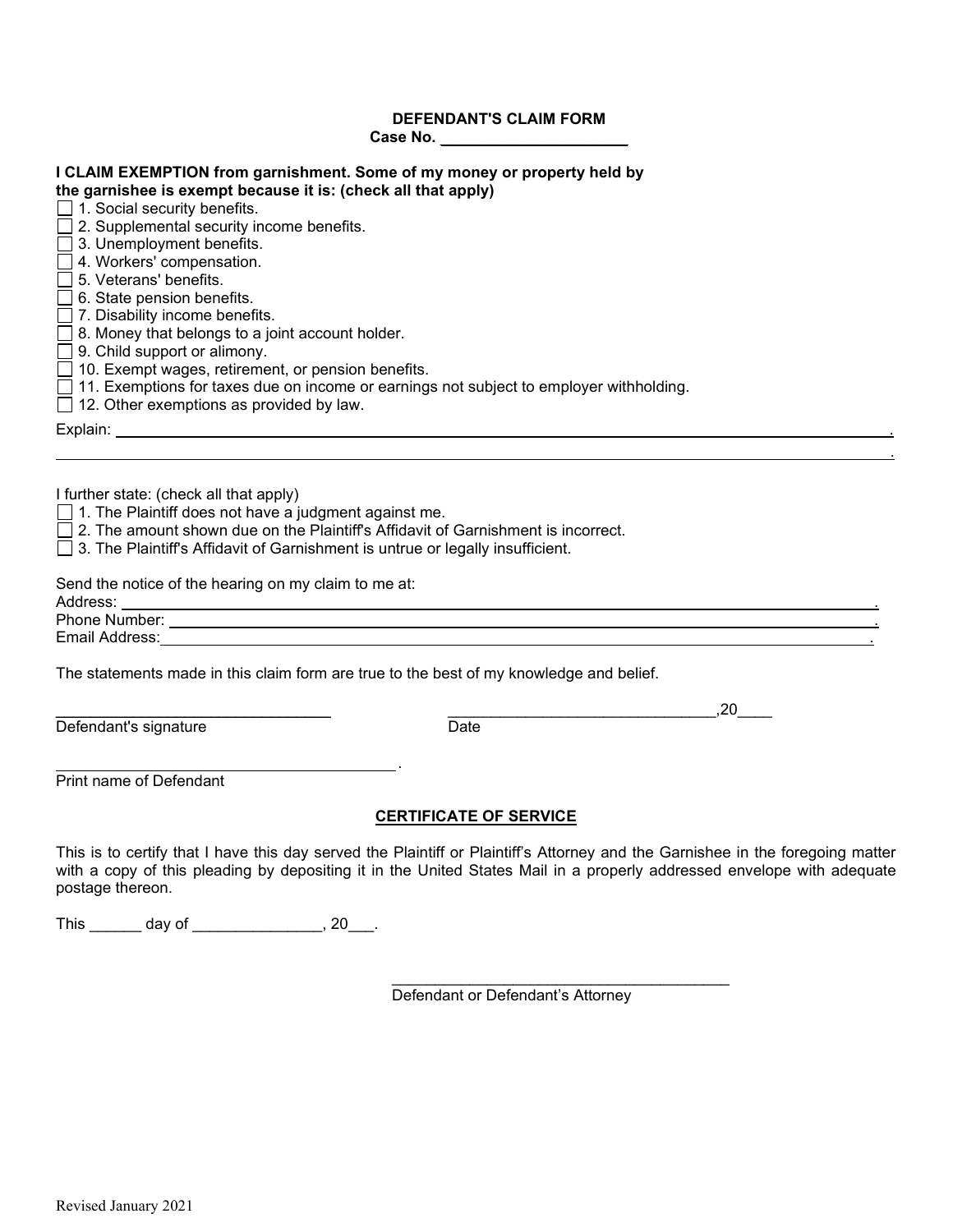Plaintiff

Vs Civil Action No.

\_\_\_\_\_\_\_\_\_\_\_\_\_\_\_\_\_\_\_\_\_\_\_\_\_\_\_\_\_\_\_\_\_\_\_\_\_\_\_\_\_\_\_\_\_ Defendant

 $\mathcal{L}_\text{max}$  and  $\mathcal{L}_\text{max}$  and  $\mathcal{L}_\text{max}$  and  $\mathcal{L}_\text{max}$  and  $\mathcal{L}_\text{max}$ 

\_\_\_\_\_\_\_\_\_\_\_\_\_\_\_\_\_\_\_\_\_\_\_\_\_\_\_\_\_\_\_\_\_\_\_\_\_\_\_\_\_\_\_\_\_ Garnishee

#### FINANCIAL INSTITUTION GARNISHEE ANSWER OF

1. At the time of service of the Summons of Garnishment on a Financial Institution and including the next five days, the Garnishee had in its possession the following described money and property of the Defendant:

\_\_\_\_\_\_\_\_\_\_\_\_\_\_\_\_\_\_\_\_\_\_\_\_\_\_\_\_\_\_\_\_\_\_\_\_\_\_\_\_\_\_\_\_\_\_\_\_\_\_\_\_\_\_\_\_\_\_\_\_\_\_\_\_\_\_\_\_\_\_\_\_\_\_\_\_\_\_\_\_\_\_ \_\_\_\_\_\_\_\_\_\_\_\_\_\_\_\_\_\_\_\_\_\_\_\_\_\_\_\_\_\_\_\_\_\_\_\_\_\_\_\_\_\_\_\_\_\_\_\_\_\_\_\_\_\_\_\_\_\_\_\_\_\_\_\_\_\_\_\_\_\_\_\_\_\_\_\_\_\_\_\_\_\_ \_\_\_\_\_\_\_\_\_\_\_\_\_\_\_\_\_\_\_\_\_\_\_\_\_\_\_\_\_\_\_\_\_\_\_\_\_\_\_\_\_\_\_\_\_\_\_\_\_\_\_\_\_\_\_\_\_\_\_\_\_\_\_\_\_\_\_\_\_\_\_\_\_\_\_\_\_\_\_\_\_\_.

2. \$ \_\_\_\_\_\_\_\_\_\_\_\_\_\_\_\_ is the amount herewith paid into court.

3. Check if the Defendant is not presently an account holder of the Garnishee.

4. The Garnishee further states: \_\_\_\_\_\_\_\_\_\_\_\_\_\_\_\_\_\_\_\_\_\_\_\_\_\_\_\_\_\_\_\_\_\_\_\_\_\_\_\_\_\_\_\_\_\_\_\_\_\_\_\_\_\_\_\_\_\_\_\_\_\_\_\_\_\_\_\_\_\_\_\_\_.

Signed

Garnishee, Garnishee's Attorney, or Officer or Employee of Garnishee

# **CERTIFICATE OF SERVICE**

This is to certify that I have this day served the Plaintiff or Plaintiff's Attorney and the Defendant or Defendant's Attorney in the foregoing matter with a copy of this pleading by depositing it in the United States Mail in a properly addressed envelope with adequate postage thereon.

This day of the contract of the contract of the contract of the contract of the contract of the contract of the contract of the contract of the contract of the contract of the contract of the contract of the contract of th

Signed

Garnishee, Garnishee's Attorney, or Officer or Employee of Garnishee